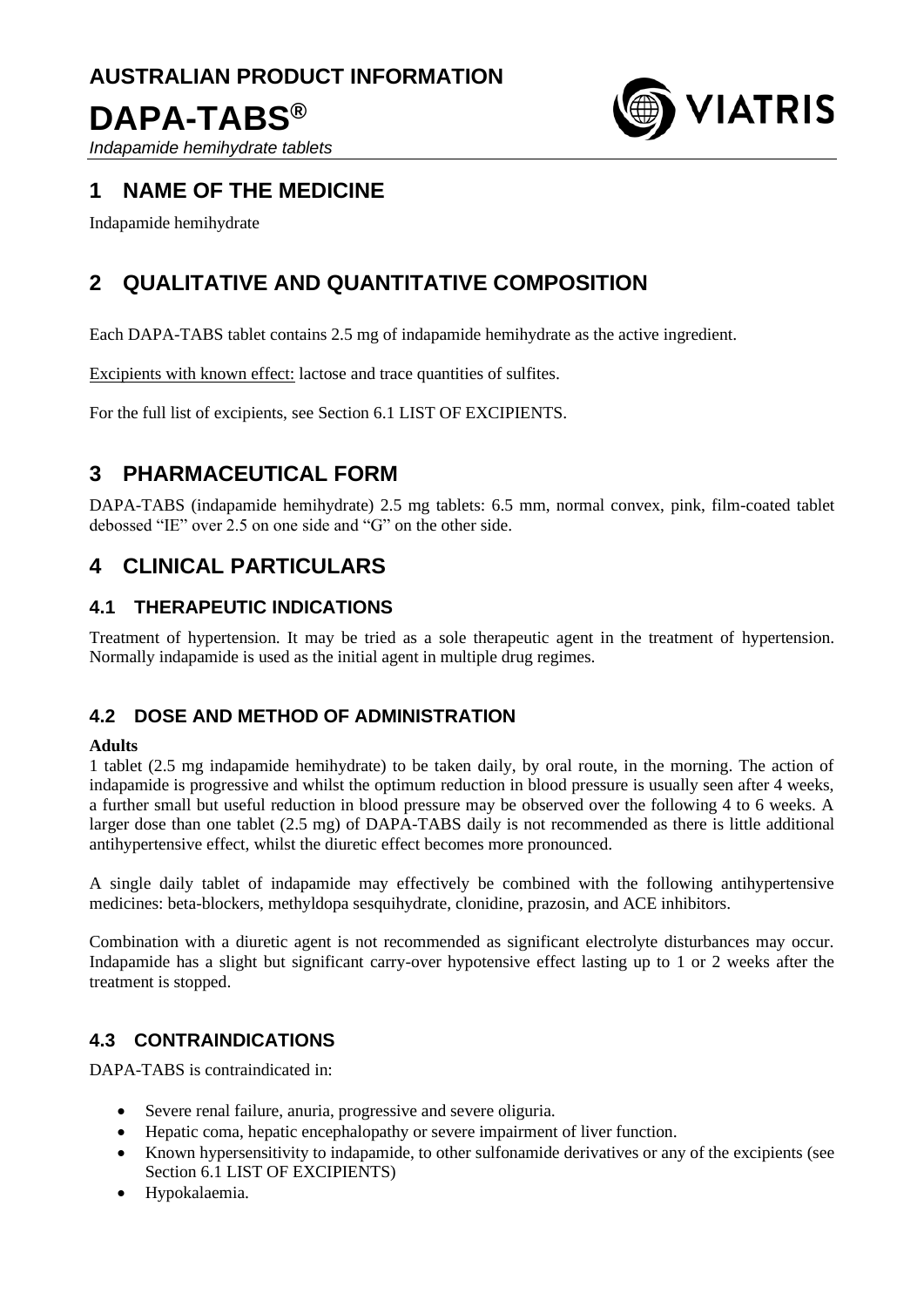## **4.4 SPECIAL WARNINGS AND PRECAUTIONS FOR USE**

Electrolyte changes observed with indapamide become more pronounced at doses above 2.5 mg/day. The daily maximum recommended dose of indapamide hemihydrate is 2.5 mg administered as one tablet, since doses above 2.5 mg only increase the diuretic effect and electrolyte disturbances without any further appreciable antihypertensive effect.

Hypokalaemia may occur at all doses. Symptoms of hypokalaemia include weakness, cramps, and cardiac dysrhythmias. Hypokalaemia is a particular hazard in patients treated with digoxin as dangerous or fatal arrhythmias may be precipitated. Although DAPA-TABS 2.5 mg can be safely administered to hypertensive patients with renal impairment, caution should be observed when it is administered to patients with severe renal impairment. In this case the unchanged drug is excreted primarily by the renal route, and plasma concentrations are elevated (see Section 5.2 PHARMACOKINETIC PROPERTIES and below subheadings).

## **Hepatic Encephalopathy**

When liver function is impaired, thiazide-related diuretics may cause, particularly in case of electrolyte imbalance, hepatic encephalopathy which can progress to hepatic coma. Administration of the diuretic must be stopped immediately if this occurs.

## **Uric Acid**

Hyperuricaemia may occur during treatment with indapamide, and gout has been reported rarely. Tendency to gout attacks may be increased in patients with hyperuricaemia.

## **Lithium**

Diuretics should not be given with lithium because they reduce its renal clearance and add a high risk of lithium toxicity (see Section 4.5 INTERACTIONS WITH OTHER MEDICINES AND OTHER FORMS OF INTERACTIONS**).**

## **Photosensitivity**

Cases of photosensitivity reactions have been reported with thiazides and thiazide-related diuretics. It is recommended to stop treatment if a photosensitivity reaction occurs during treatment. If re-administration of the diuretic is deemed necessary, it is recommended that areas exposed to the sun or to an artificial UVA are protected.

## **Lactose Intolerance**

DAPA-TABS contain lactose.

Patients with an intolerance to lactose, rare hereditary problems of galactose intolerance, the total lactase deficiency or glucose-galactose malabsorption should not take this medicine.

### **Water and Electrolyte Imbalance**

Patients receiving indapamide should be monitored for signs and symptoms of fluid or electrolyte imbalance; namely hyponatraemia, hypochloraemia and hypokalaemia. Blood urea, nitrogen and uric acid should also be assessed during treatment.

The signs of electrolyte imbalance are dryness of the mouth, thirst, weakness, lethargy, drowsiness, restlessness, muscle pains or cramps, muscle fatigue, hypotension, oliguria, gastrointestinal disturbances such as nausea and vomiting, tachycardia and ECG changes.

### **Plasma Sodium**

This must be measured before starting treatment, then subsequently at regular intervals. The decrease in plasma sodium may initially be asymptomatic. Regular monitoring is therefore essential and should be more frequent in the elderly and in patients with cirrhosis (see Section 4.8 ADVERSE EFFECTS (UNDESIRABLE EFFECTS)). Treatment with any diuretic may cause hyponatraemia, sometimes with very serious consequences. Hyponatraemia with hypovolaemia may be responsible for dehydration and orthostatic hypotension. Concomitant loss of chloride ions may lead to secondary compensatory metabolic alkalosis.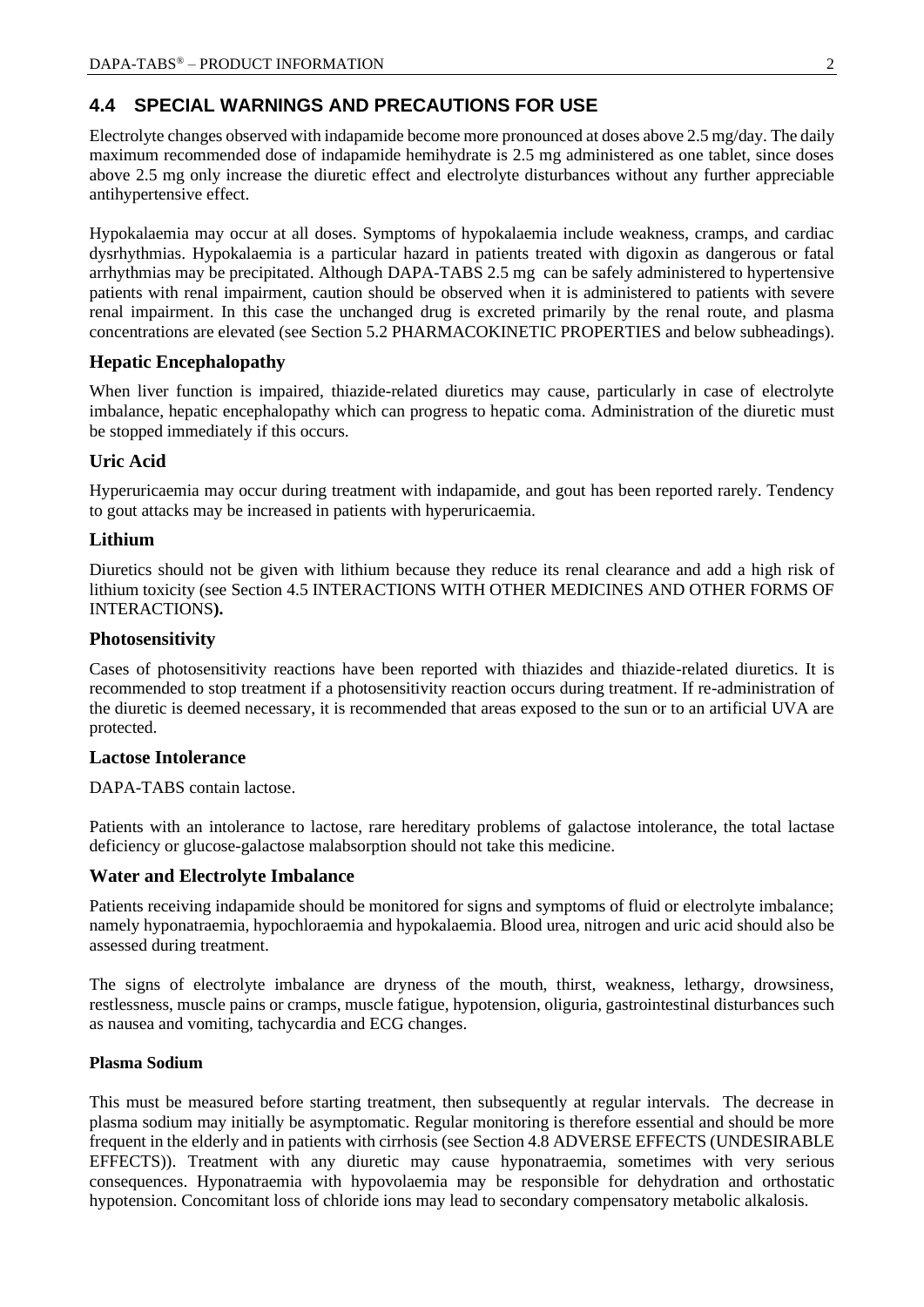#### **Plasma Potassium**

Potassium depletion with hypokalaemia is the major risk of thiazide and related diuretics. Hypokalaemia may cause muscle disorders. Cases of rhabdomyolysis have been reported, mainly in the context of severe hypokalaemia. The risk of onset of hypokalaemia (<3.4 mmol/L) must be prevented in certain high risk populations, i.e. the elderly, malnourished and/or polymedicated, cirrhotic patients with oedema and ascites, and patients with coronary artery disease and/or heart failure. In these patients, hypokalaemia increases the cardiac toxicity of digitalis preparations and increases the risk of arrhythmias.

Hypokalaemia will be more common when combined with a steroid or adrenocorticotropic (ACTH) treatment and when electrolyte intake is inadequate.

Individuals with a long QT interval, whether the origin is congenital or iatrogenic, are also at increased risk as hypokalaemia and bradycardia, are predisposing factors to the onset of severe arrhythmias, in particular, potentially fatal *Torsades de pointes.*

Plasma potassium should be measured in the first week of treatment. More frequent monitoring of plasma potassium is required in all the situations indicated above.

Hypokalaemia, if detected, should be corrected. Hypokalaemia found in association with low serum magnesium concentration can be refractory to treatment unless serum magnesium is corrected.

#### **Plasma Magnesium**

Thiazides and related diuretics have been shown to increase the urinary excretion of magnesium, which may result in hypomagnesaemia (see Sections 4.5 INTERACTIONS WITH OTHER MEDICINES AND OTHER FORMS OF INTERACTIONS and 4.8 ADVERSE EFFECTS (UNDESIRABLE EFFECTS))**.**

#### **Plasma Calcium**

Diuretic treatment should be withdrawn before the investigation of parathyroid function.

Thiazide and related diuretics may decrease urinary calcium excretion and cause a slight and transitory rise in calcium. Frank hypercalcaemia may be due to previously unrecognised hyperparathyroidism.

Orthostatic hypotension may occur and may be potentiated by alcohol, barbiturates, narcotics or concurrent therapy with other antihypertensives.

When indapamide is combined with other non-diuretic antihypertensive medicines , the effects on blood pressure are additive.

Sulfonamide derivatives have been reported to exacerbate or activate systemic lupus erythematosus. Serious allergic skin reactions (such as Stevens-Johnson syndrome) have also occasionally been reported with sulfonamides. This should be considered when using indapamide.

Although a DAPA-TABS dose of one 2.5 mg tablet/day can be used safely in patients with hypertension and renal impairment, the treatment should be discontinued if there is an increase in azotaemia and oliguria.

Studies in functionally anephric patients for one month undergoing chronic haemodialysis have not shown evidence of drug accumulation, despite the fact that indapamide is not dialysable.

A study in patients with impaired renal function demonstrated that patients with severe renal impairment (creatinine clearance 11-35 mL/min) had impaired clearance of indapamide and elevated plasma levels of the drug.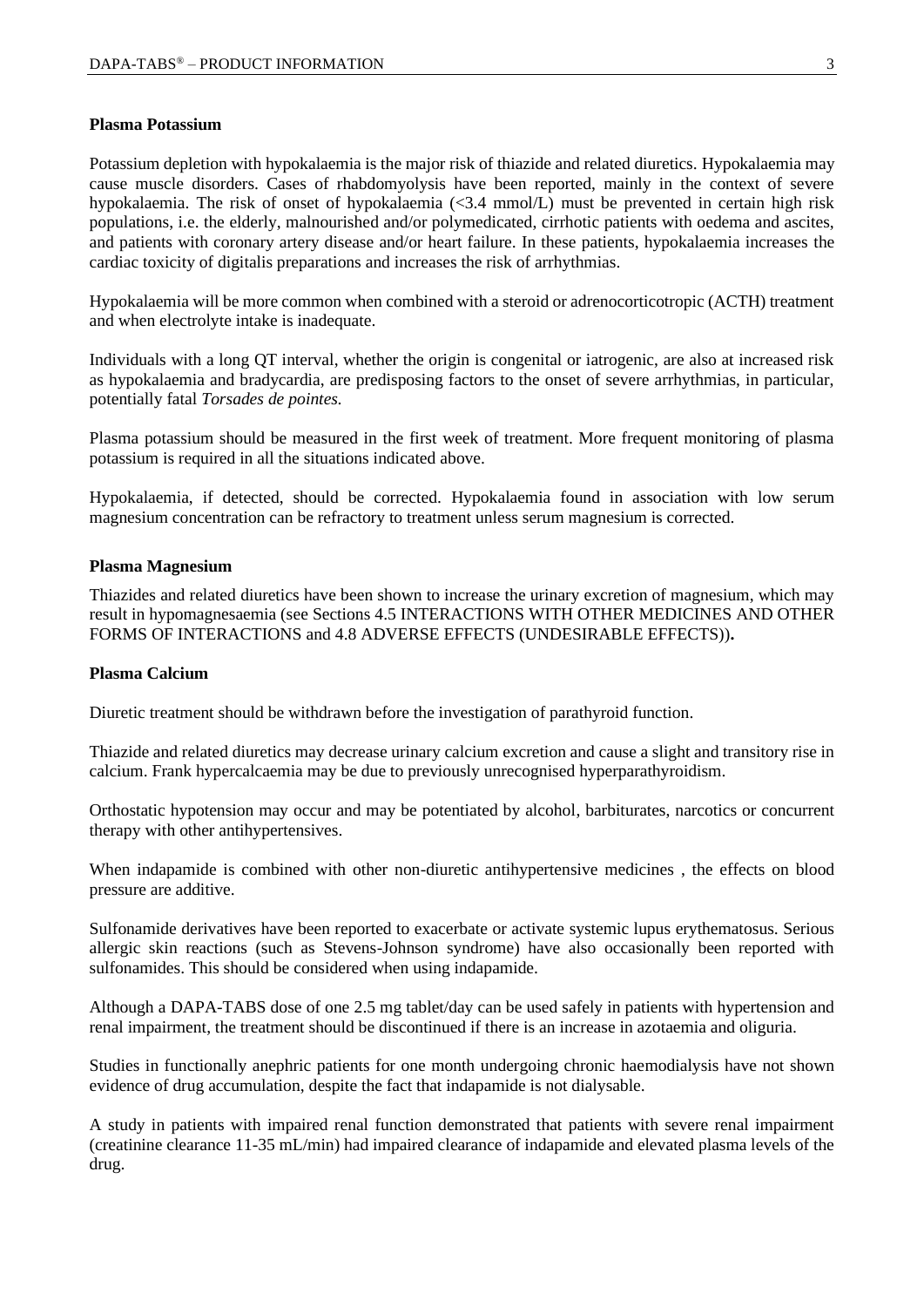## **Blood Glucose**

Monitoring of blood glucose is important in patients with diabetes, in particular in the presence of hypokalaemia.

#### **Athletes**

DAPA-TABS contains indapamide which may give a positive reaction in doping tests.

### **Choroidal Effusion, Acute Myopia and Secondary Angle-Closure Glaucoma**

Sulfonamide, or sulfonamide derivative drugs can cause an idiosyncratic reaction resulting in choroidal effusion with visual field defect, transient myopia and acute angle-closure glaucoma. Symptoms include acute onset of decreased visual acuity or ocular pain and typically occur within hours to weeks of drug initiation. Untreated acute angle-closure glaucoma can lead to permanent vision loss. The primary treatment is to discontinue drug intake as rapidly as possible. Prompt medical or surgical treatments may need to be considered if the intraocular pressure remains uncontrolled. Risk factors for developing acute angle-closure glaucoma may include a history of sulfonamide or penicillin allergy.

## **Use in the Elderly**

In the elderly, the plasma creatinine must be adjusted in relation to age, weight and gender. Elderly patients can be treated with DAPA-TABS when renal function is normal or only minimally impaired. see Section 4.4 SPECIAL WARNINGS AND PRECAUTIONS FOR USE - subheadings **Plasma Sodium** and **Plasma Potassium** above.

### **Paediatric Use**

Safety and effectiveness have not been established.

#### **Effects on Laboratory Tests**

Hyperuricaemia (0.4%). Hyperglycaemia (0.4%) (see Section 4.8 ADVERSE EFFECTS (UNDESIRABLE EFFECTS)).

The following values represent the maximum variations from pre-treatment values in occasional patients at some stage during, but not necessarily throughout treatment. Blood uric acid up 8.6%, blood glucose up 6%, BUN up 5.7%, blood creatinine up 3.6%.

Also see Section 4.4 SPECIAL WARNINGS AND PRECAUTIONS FOR USE - subheading **Athletes** above.

## **4.5 INTERACTIONS WITH OTHER MEDICINES AND OTHER FORMS OF INTERACTIONS**

No interactions have been reported between indapamide and anticoagulants, or between indapamide and uricosurics medicines. It is recommended that indapamide not be used in combination with a diuretic since the combination may cause hypokalaemia and hyperuricaemia.

### **Combined use which is NOT RECOMMENDED**

#### *Lithium*

The combined use of indapamide and lithium may result in increased plasma lithium levels and produce symptoms of overdose (due to decreased urinary lithium excretion). If diuretics are necessary, careful monitoring of plasma lithium and dose adjustment are required.

### **Combined use which REQUIRES SPECIAL CARE**

#### *Torsades de pointes-inducing drugs*

The combined use of indapamide and *Torsades de pointes*-inducing drugs, including the following, is not recommended due to the increased risk of ventricular arrhythmias, particularly *Torsades de pointes* (hypokalaemia is a risk factor). Medicines which induce *Torsade de pointes* include (but are not limited to):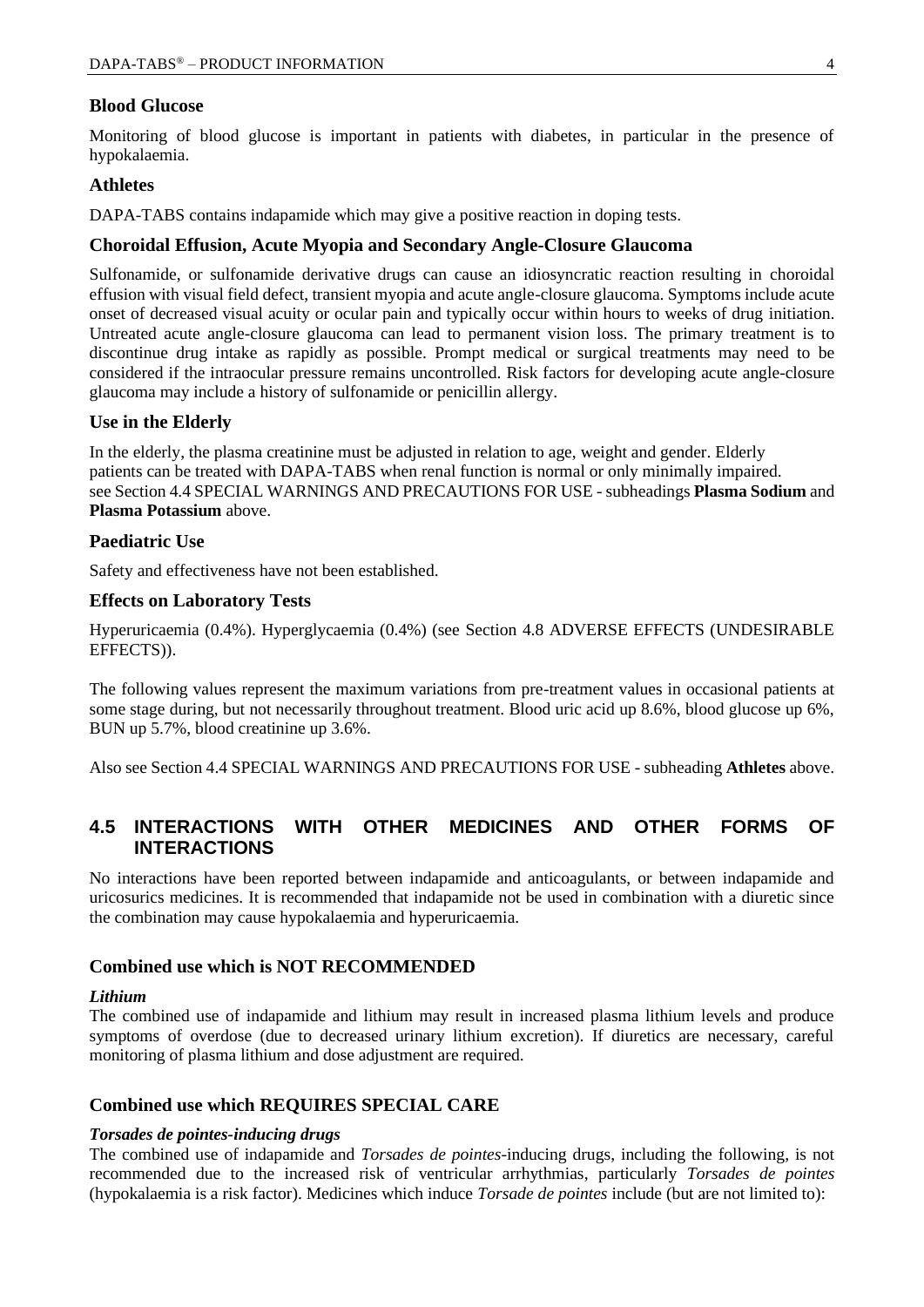- Class Ia antiarrhythmic agents (e.g. disopyramide) and class Ic antiarrhythmic agents (e.g. flecainide acetate)
- Class III antiarrhythmic agents (e.g. amiodarone hydrochloride, sotalol hydrochloride)
- Some antipsychotics: phenothiazines (e.g. chlorpromazine, trifluoperazine), benzamides (e.g. amisulpride, sulpiride) and butyrophenones (e.g. droperidol, haloperidol) and other antipsychotics
- Psychoanaleptic (e.g. donepezil)
- Some antidepressants (e.g. citalopram, escitalopram)
- Antimicrobial agents: fluoroquinolones (e.g. moxifloxacin, ciprofloxacin), macrolides (e.g. erythromycin IV, clarithromycin), azole antifungals (e.g. fluconazole)
- Antiparasitics (e.g, chloroquine phosphate, pentamidine isetionate)
- **Antihistamines**
- Antiemetics (e.g. ondansetron, domperidone)
- Antineoplastic and immunomodulating agents (e.g. vandetanib, oxaliplatin, anagrelide)
- Anaesthetics (e.g. propofol, sevoflurane)
- Others: diphemanil metilsuflate, methadone hydrochloride, papaverine hydrochloride, cilostazol.

This list is indicative and not exhaustive.

Monitor (using plasma electrolytes and ECG) for hypokalaemia and correct, if required, before using indapamide and a *Torsades de pointes*-inducing drug in combination.

## *NSAIDs (systemic route) including COX-2 selective inhibitors, high dose acetylsalicylic acid (≥ 3 g/day)*

Due to the risk of acute renal failure in patients with dehydration as a result of decreased glomerular filtration, it is recommended that hydration and renal function be monitored at the start of treatment. Combined use with NSAIDs may also result in a reduction in the antihypertensive effect of indapamide.

## *Angiotensin Converting Enzyme (ACE) inhibitors*

Combined use with ACE inhibitors in the presence of pre-existing sodium depletion (particularly in patients with renal artery stenosis) may increase the risk of sudden hypotension and/or acute renal failure.

In patients with hypertension when prior diuretic treatment may have caused sodium depletion, it is necessary to either:

- Stop the diuretic three days before starting treatment with the ACE inhibitor, and restart a hypokalaemic diuretic if necessary; or
- Give low initial doses of the ACE inhibitor and increase the dose gradually.

In patients with congestive heart failure, initiation with a very low dose of ACE inhibitor, possibly after a reduction in the dose of the hypokalaemic diuretic, is recommended.

The monitoring of renal function (plasma creatinine) during the first weeks of treatment with an ACE inhibitor is recommended in all patients.

## *Other compounds causing hypokalaemia: amphotericin B (amphotericin) (IV), gluco- and mineralocorticoids (systemic route), stimulant laxatives*

Due to the increased risk of hypokalaemia (additive effect):

- Monitoring, and correction if required, of plasma potassium (especially during treatment with digoxin) is recommended;
- The use of non-stimulant laxatives is recommended.

## *Baclofen*

Due to the increased risk of antihypertensive effects, it is recommended that hydration and renal function be monitored at the start of treatment.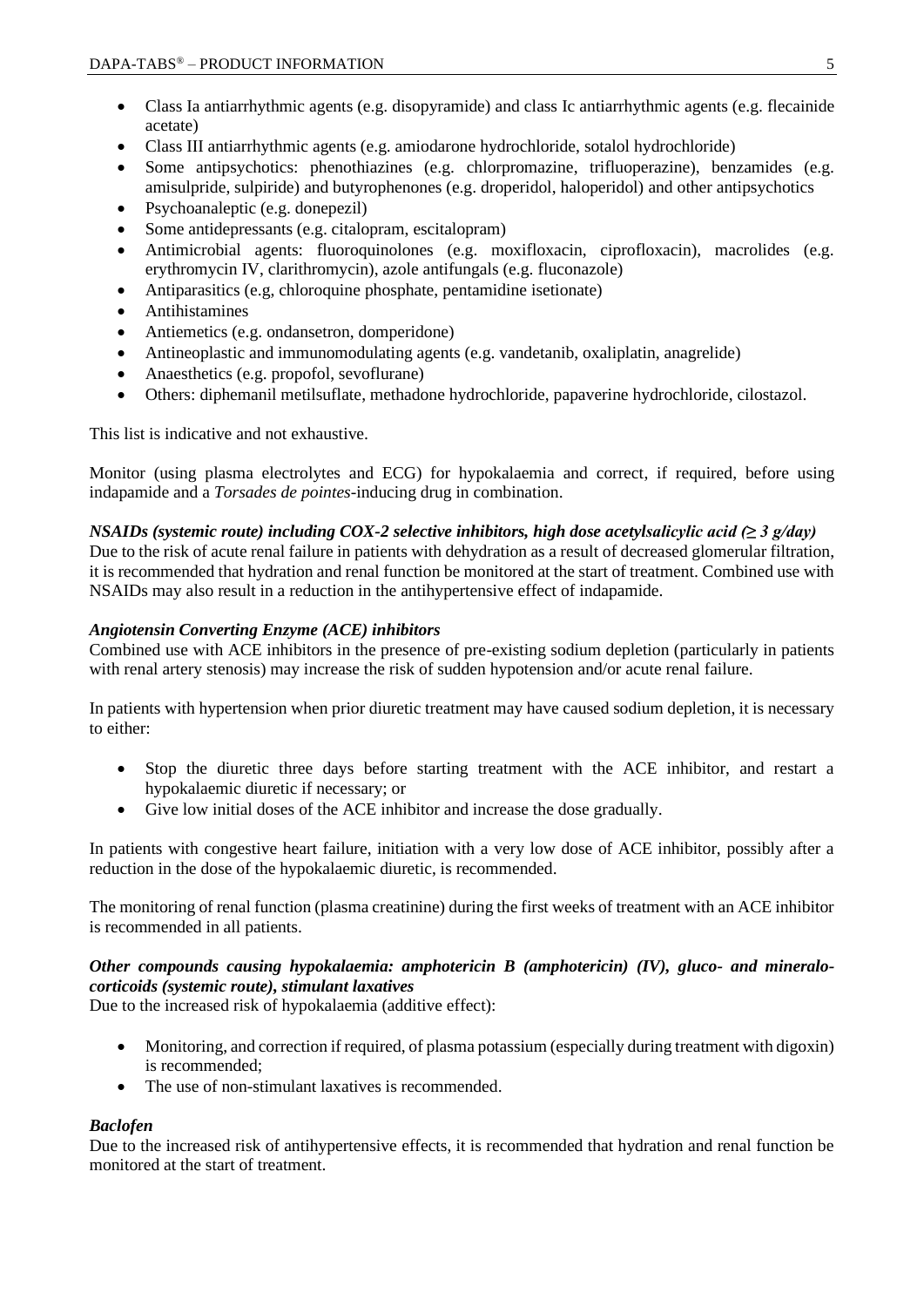#### *Digitalis preparations*

Monitoring of plasma potassium, plasma magnesium and ECG is recommended during treatment with digitalis, and if necessary, adjust the treatment as hypokalaemia and/or hypomagnesaemia predispose to the toxic effects of digitalis.

#### *Allopurinol*

Combined use with indapamide may increase the incidence of hypersensitivity reactions to allopurinol.

#### **Combinations to be taken into consideration**

#### *Potassium-sparing diuretics (amiloride, spironolactone, triamterene)*

Due to the increased risk of either hyperkalaemia or hypokalaemia (particularly in patients with renal failure or diabetes), care should be taken when co-administering potassium-sparing diuretics. Plasma potassium and ECG should be monitored and, if necessary, treatment reviewed.

#### *Metformin*

Do not co-administer with metformin when plasma creatinine exceeds 15 mg/L (135 μmol/L) in men and 12 mg/L (110 umol/L) in women due to the increased risk of metformin induced lactic acidosis as a result of the possibility of functional renal failure associated with diuretics and more particularly with loop diuretics.

#### *Iodinated contrast media*

Adequate hydration before administration of the iodinated compound is recommended due to an increased risk of acute renal failure resulting from dehydration, particularly when large doses of iodinated contrast media are used.

#### *Imipramine-like antidepressants, neuroleptics*

Caution is recommended with these combinations due to an increased antihypertensive effect and increased risk of orthostatic hypotension.

#### *Calcium (salts)*

Caution is recommended with this combination due to the risk of hypercalcaemia resulting from decreased urinary elimination of calcium.

#### *Ciclosporin, tacrolimus*

Caution is recommended with this combination due to the risk of increased plasma creatinine without any change in circulating ciclosporin levels, even in the absence of water/sodium depletion.

#### *Corticosteroids, tetracosactide (tetracosactrin) (systemic route)*

Caution is recommended with this combination due to the risk of decreased antihypertensive effect (water/sodium retention due to corticosteroids).

## **4.6 FERTILITY, PREGNANCY AND LACTATION**

#### **Effects on Fertility**

A reproductive toxicity study in rats showed no impairment of male or female fertility at oral indapamide doses up to 25 mg/kg/day, however, the number of implantation sites was reduced at the highest dose.

#### **Use in Pregnancy**

Pregnancy Category: C

Indapamide should be avoided in pregnant women and should not be used to treat oedema in pregnancy. There are limited data with the use of indapamide in pregnant women. Prolonged exposure to thiazides during the third trimester of pregnancy can reduce maternal plasma volume as well as uteroplacental blood flow, which may cause foetal-placental ischaemia and growth retardation.

Animal studies do not indicate direct or indirect harmful effects with respect to reproductive toxicity.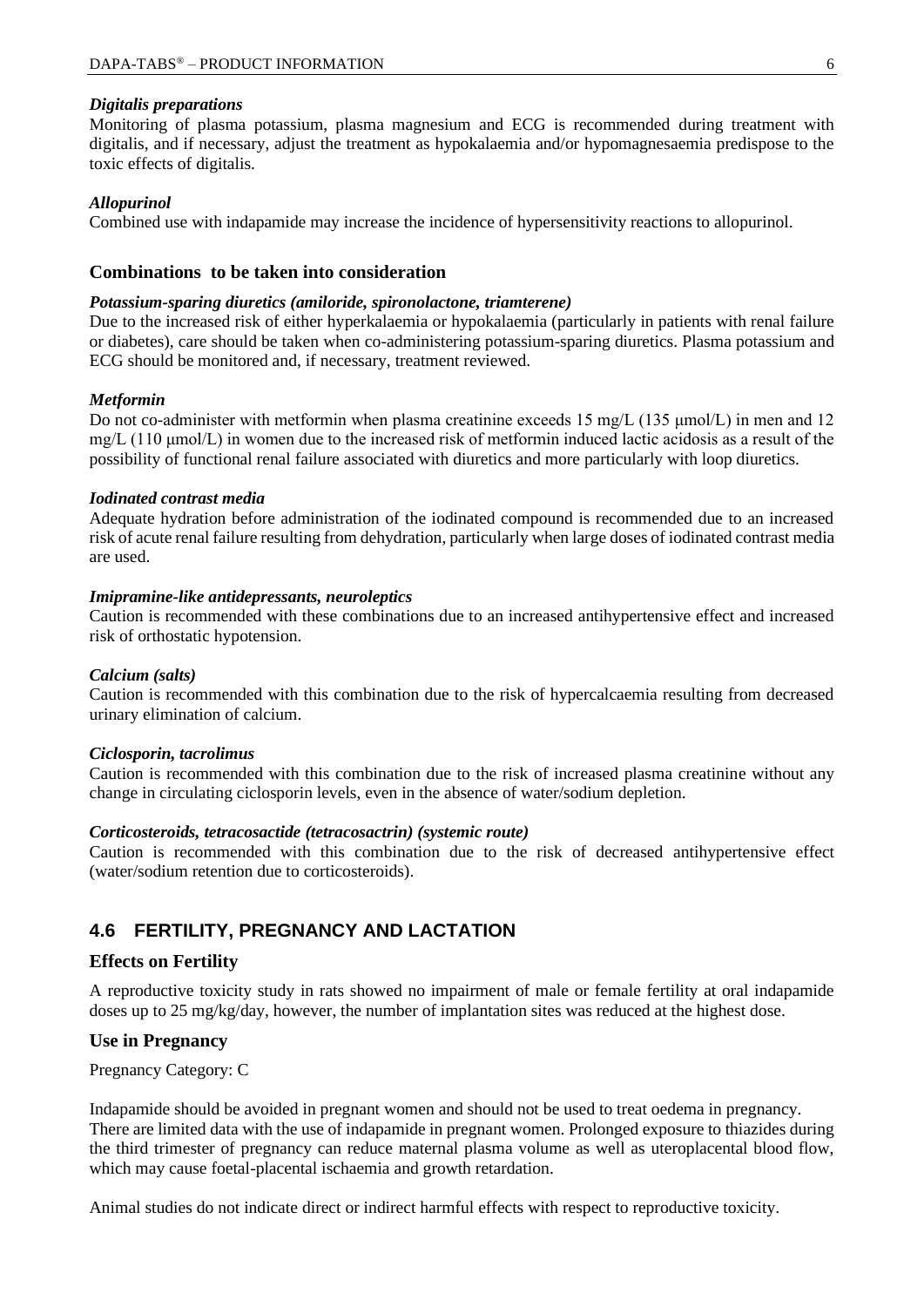Thiazides, related diuretics and loop diuretics enter the foetal circulation and may cause electrolyte disturbances. Neonatal thrombocytopaenia has been reported with thiazides and related diuretics. Loop diuretics like furosemide (frusemide) and bumetanide are probably also associated with this risk. During the latter part of pregnancy, medicines of this type should be used with caution and at the lowest effective dose.

### **Use in Lactation**

Indapamide should not be used during breast-feeding. Indapamide is excreted in human breast milk and the possible effect on the newborn is unknown and cannot be excluded. Indapamide is closely related to thiazide diuretics which have associated with a decrease in, or even suppression of lactation. Hypersensitivity to sulfonamide-derived medicines and hypokalaemia might occur.

## **4.7 EFFECTS ON ABILITY TO DRIVE AND USE MACHINES**

Indapamide does not affect vigilance but different reactions related to a decrease in blood pressure may occur in individual cases, especially at the start of treatment or when another antihypertensive agent is added. Treatment with any blood pressure lowering agent may, therefore, affect the ability to drive, cross the road safely or operate machinery.

## **4.8 ADVERSE EFFECTS (UNDESIRABLE EFFECTS)**

In general, most adverse effects are mild and transient. The most frequently reported are: hypokalaemia, hypersensitivity reactions, mainly dermatological (in subjects with a predisposition to allergic and asthmatic reactions and maculopapular rashes), asthenia, dizziness, headache, fatigue, muscle cramps and gastrointestinal disturbances. These usually occur within the first month of treatment.

During clinical trials, hypokalaemia (plasma potassium  $< 3.4$  mmol/L) was seen in 25% of patients and  $< 3.2$ mmol/L in 10% of patients after 4 to 6 weeks treatment. After 12 weeks treatment, the mean fall in plasma potassium was 0.41 mmol/L. Hypochloraemia 9.4%; hyponatraemia 3.1%.

The majority of adverse reactions concerning clinical or laboratory parameters are dose-dependent.

Other adverse reactions have been nonspecific. Cutaneous rash and impotence have been occasionally reported. Percentages shown below indicate the incidence in clinical trials.

The following adverse effects have been observed with indapamide during treatment ranked according to the following frequencies: very common ( $\geq 1/10$ ); common ( $\geq 1/100$ ,  $\leq 1/100$ ); uncommon ( $\geq 1/1000$ ,  $\leq 1/100$ ); rare ( $\geq 1/10000$ ); very rare (<1/10000); not known (cannot be estimated from the available data):

| <b>MedDRA</b> System<br><b>Organ Class</b>                          | <b>Adverse Effects</b> | Frequency |
|---------------------------------------------------------------------|------------------------|-----------|
| <b>Blood and the</b><br><b>Iymphatic System</b><br><b>Disorders</b> | Agranulocytosis        | Very rare |
|                                                                     | Aplastic anaemia       | Very rare |
|                                                                     | Haemolytic anaemia     | Very rare |
|                                                                     | Leucopenia             | Very rare |
|                                                                     | Thrombocytopenia       | Very rare |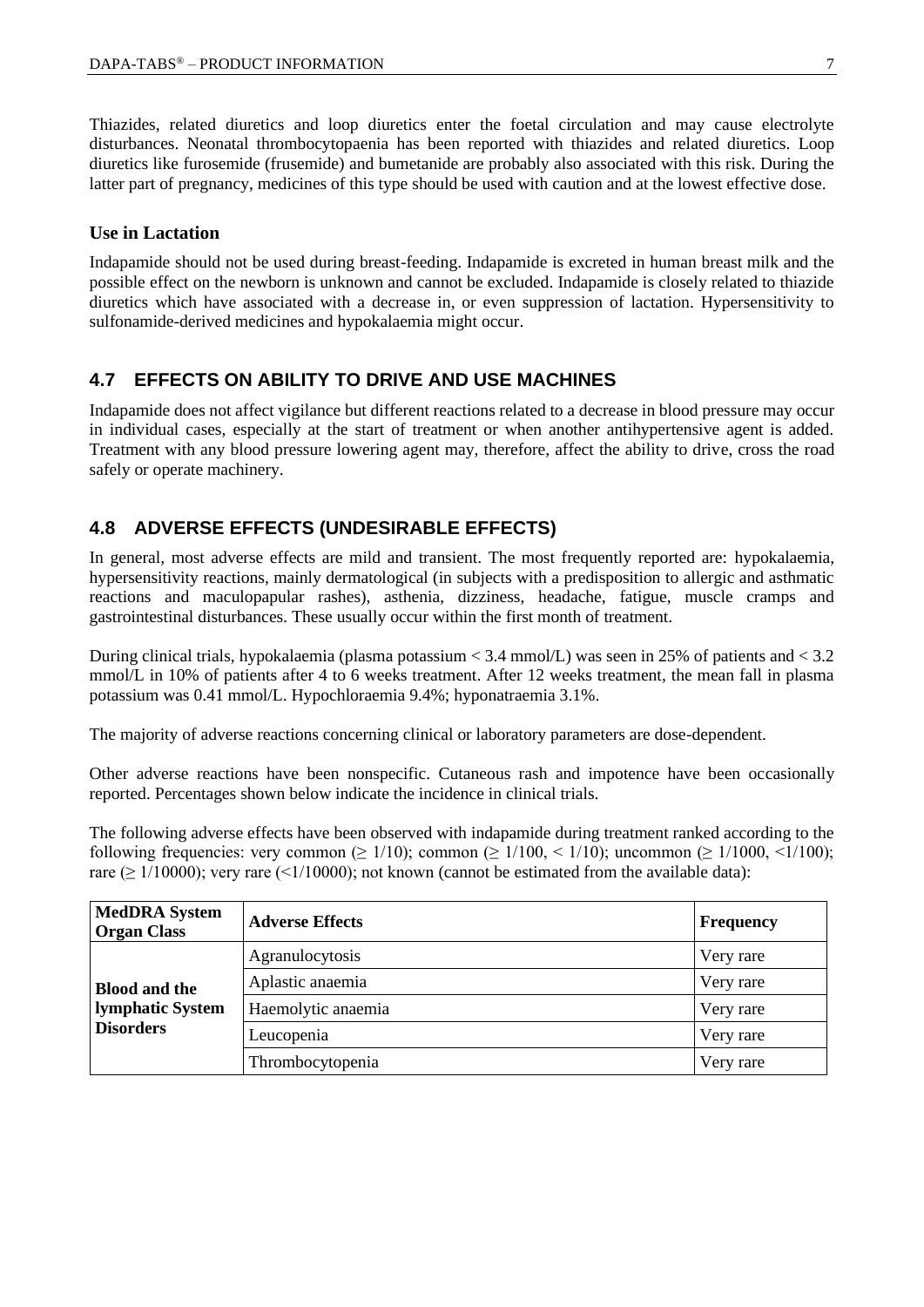| <b>MedDRA</b> System<br><b>Organ Class</b>                    | <b>Adverse Effects</b>                                                                                                                                                                                | <b>Frequency</b> |
|---------------------------------------------------------------|-------------------------------------------------------------------------------------------------------------------------------------------------------------------------------------------------------|------------------|
| <b>Metabolism and</b><br><b>Nutrition</b><br><b>Disorders</b> | Hypercalcaemia                                                                                                                                                                                        | Very rare        |
|                                                               | Hypochloraemia                                                                                                                                                                                        | Rare             |
|                                                               | Hypomagnesaemia                                                                                                                                                                                       | Rare             |
|                                                               | Hypokalaemia, particularly serious in certain high risk<br>populations (see Sections 4.3 CONTRAINDICATIONS and 4.4<br>SPECIAL WARNINGS AND PRECAUTIONS FOR USE)                                       | Common           |
|                                                               | Hyponatraemia <sup>†</sup> (see Section 4.4 SPECIAL WARNINGS AND<br>PRECAUTIONS FOR USE)                                                                                                              | Uncommon         |
|                                                               | Vertigo                                                                                                                                                                                               | Rare             |
|                                                               | Fatigue                                                                                                                                                                                               | Common           |
|                                                               | Headache                                                                                                                                                                                              | Common           |
|                                                               | <b>Dizziness</b>                                                                                                                                                                                      | Common           |
|                                                               | Paresthesia                                                                                                                                                                                           | Rare             |
| <b>Nervous System</b><br>disorders                            | Syncope <sup>§</sup>                                                                                                                                                                                  | Not known        |
|                                                               | <b>Drowsiness</b>                                                                                                                                                                                     | Uncommon         |
|                                                               | Sleepiness                                                                                                                                                                                            | Uncommon         |
|                                                               | Insomnia                                                                                                                                                                                              | Uncommon         |
|                                                               | Anxiety                                                                                                                                                                                               | Uncommon         |
|                                                               | Weakness                                                                                                                                                                                              | Uncommon         |
|                                                               | Visual impairment                                                                                                                                                                                     | Uncommon         |
|                                                               | Blurred vision <sup>§</sup>                                                                                                                                                                           | Not known        |
| <b>Eye disorders</b>                                          | Myopia <sup>§</sup>                                                                                                                                                                                   | Not known        |
|                                                               | Acute angle-closure glaucoma <sup>§</sup>                                                                                                                                                             | Not known        |
|                                                               | Choroidal effusion <sup>§</sup>                                                                                                                                                                       | Not known        |
|                                                               | Arrhythmia                                                                                                                                                                                            | Very rare        |
| <b>Cardiac Disorders</b>                                      | Torsade de pointes (potentially fatal) <sup>§</sup> (see Sections 4.4<br>SPECIAL WARNINGS AND PRECAUTIONS FOR USE and<br>INTERACTIONS WITH OTHER MEDICINES AND<br>4.5<br>OTHER FORMS OF INTERACTIONS) | Not known        |
|                                                               | Palpitations                                                                                                                                                                                          | Very rare        |
|                                                               | Chest pain                                                                                                                                                                                            | Very rare        |
| <b>Vascular Disorders</b>                                     | Hypotension                                                                                                                                                                                           | Very rare        |
|                                                               | Vomiting                                                                                                                                                                                              | Uncommon         |
|                                                               | Dyspepsia                                                                                                                                                                                             | Uncommon         |
|                                                               | Abdominal pain                                                                                                                                                                                        | Uncommon         |
| <b>Gastrointestinal</b><br><b>Disorders</b>                   | Nausea                                                                                                                                                                                                | Rare             |
|                                                               | Constipation                                                                                                                                                                                          | Rare             |
|                                                               | Dry mouth                                                                                                                                                                                             | Rare             |
|                                                               | Pancreatitis                                                                                                                                                                                          | Very rare        |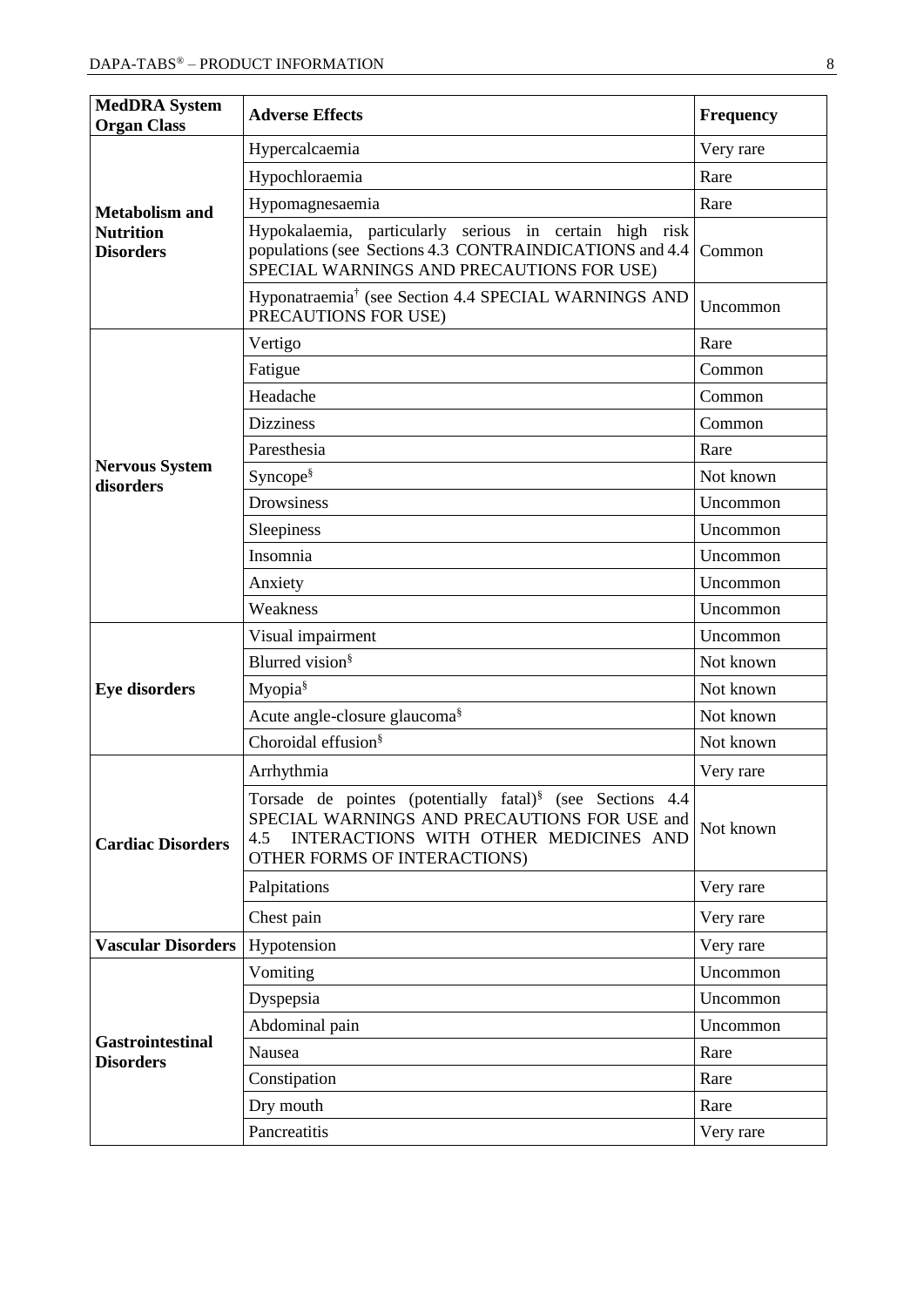| <b>MedDRA</b> System<br><b>Organ Class</b>       | <b>Adverse Effects</b>                                                                                                                                                                     | <b>Frequency</b> |
|--------------------------------------------------|--------------------------------------------------------------------------------------------------------------------------------------------------------------------------------------------|------------------|
| Hepatobiliary<br><b>Disorders</b>                | Abnormal hepatic function                                                                                                                                                                  | Very rare        |
|                                                  | Possibility of onset of hepatic encephalopathy in case of hepatic<br>insufficiency <sup>§</sup> (see Sections 4.3 CONTRAINDICATIONS and<br>4.4 SPECIAL WARNINGS AND PRECAUTIONS FOR USE)   | Not known        |
|                                                  | Hepatitis <sup>§</sup>                                                                                                                                                                     | Not known        |
|                                                  | Hypersensitivity reactions, mainly dermatological, in subjects<br>with a predisposition to allergic and asthmatic reactions                                                                | Common           |
|                                                  | Maculopapular rashes                                                                                                                                                                       | Common           |
|                                                  | Purpura                                                                                                                                                                                    | Uncommon         |
|                                                  | Pruritis                                                                                                                                                                                   | Uncommon         |
| <b>Skin and</b>                                  | Angioedema                                                                                                                                                                                 | Very rare        |
| <b>Subcutaneous</b><br><b>Tissue Disorder</b>    | Urticaria                                                                                                                                                                                  | Very rare        |
|                                                  | Toxic epidermic necrolysis                                                                                                                                                                 | Very rare        |
|                                                  | <b>Stevens-Johnson Syndrome</b>                                                                                                                                                            | Very rare        |
|                                                  | Possible worsening of pre-existing acute disseminated lupus<br>erythematosus <sup>§</sup>                                                                                                  | Not known        |
|                                                  | Photosensitivity reactions <sup>§</sup> (see<br>Section<br>4.4<br><b>SPECIAL</b><br><b>WARNINGS AND PRECAUTIONS FOR USE)</b>                                                               | Not known        |
|                                                  | Muscle cramps                                                                                                                                                                              | Common           |
| <b>Musculoskeletal</b>                           | Muscle spasms <sup>§</sup>                                                                                                                                                                 | Not known        |
| <b>Disorders</b> and<br><b>Connective Tissue</b> | Muscular weakness <sup>§</sup>                                                                                                                                                             | Not known        |
| <b>Disorders</b>                                 | Myalgia <sup>§</sup>                                                                                                                                                                       | Not known        |
|                                                  | Rhabdomyolysis <sup>§</sup>                                                                                                                                                                | Not known        |
| <b>Renal and Urinary</b>                         | Renal failure                                                                                                                                                                              | Very rare        |
| <b>Disorders</b>                                 | Cystitis                                                                                                                                                                                   | Uncommon         |
| Reproductive<br>system and Breast<br>disorders   | Erectile dysfunction§                                                                                                                                                                      | Uncommon         |
| <b>Investigations</b>                            | Electrocardiogram QT prolonged <sup>§</sup> (see Sections 4.4 SPECIAL<br>WARNINGS AND PRECAUTIONS FOR USE and 4.5<br>INTERACTIONS WITH OTHER MEDICINES AND OTHER<br>FORMS OF INTERACTIONS) | Not known        |
|                                                  | Blood glucose increased $\frac{1}{2}$ (see Section 4.4)<br><b>SPECIAL</b><br>WARNINGS AND PRECAUTIONS FOR USE)                                                                             | Not known        |
|                                                  | Blood uric acid increased <sup>§‡</sup> (see Section 4.4 SPECIAL<br>WARNINGS AND PRECAUTIONS FOR USE)                                                                                      | Not known        |
|                                                  | Elevated liver enzyme levels <sup>§</sup>                                                                                                                                                  | Not known        |

† *Reported in clinical studies with the immediate release formulation of indapamide, and not seen in indapamide SR studies.*

§ *Reported for indapamide as a Post-Marketing Adverse Effect*

‡*Appropriateness of treatment with DAPA-TABS must be very carefully weighed in patients with gout or diabetes.*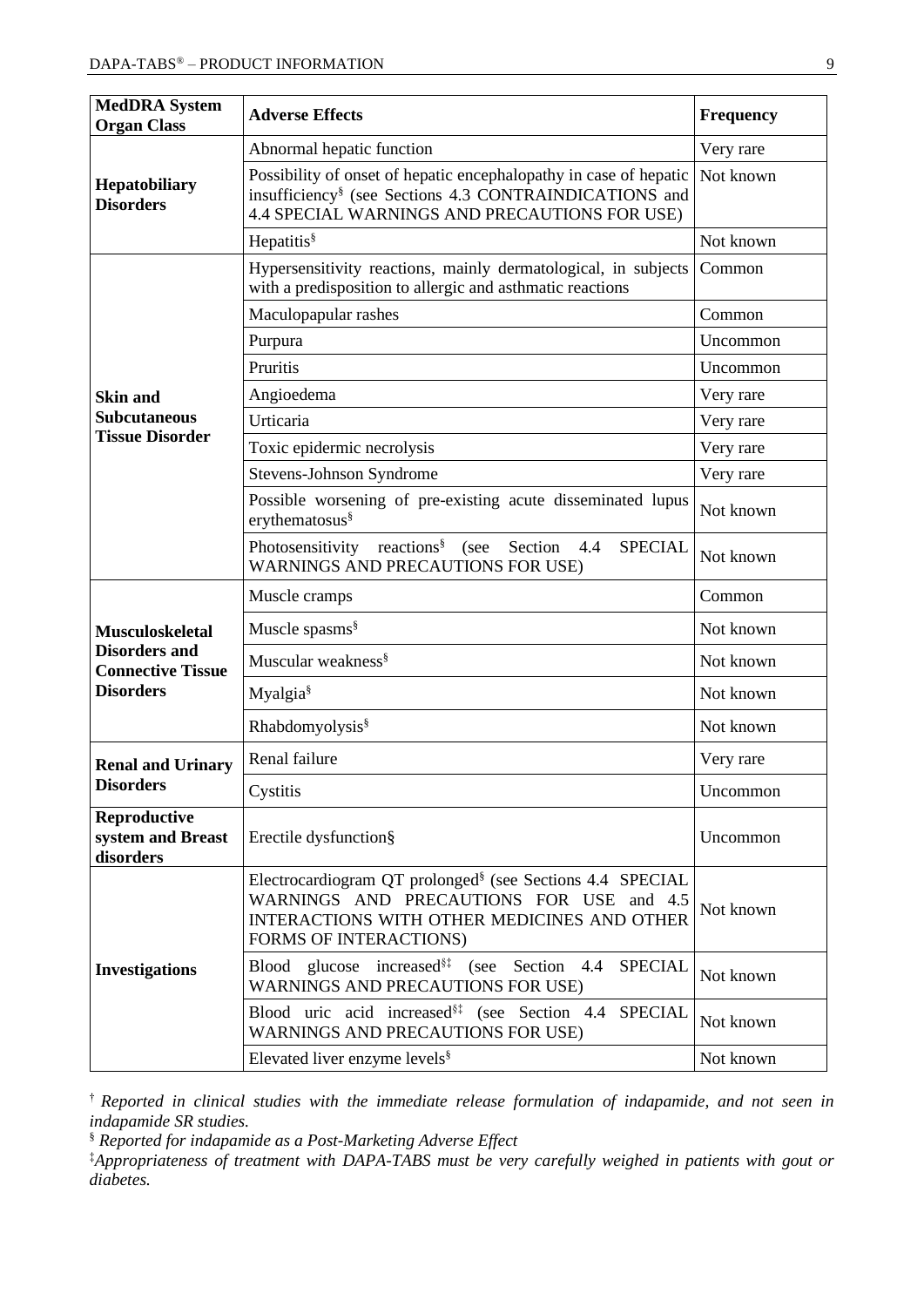Other adverse reactions, reported in clinical studies with the immediate release formulation of indapamide, and not seen in the indapamide SR studies, include the following:

| Central Nervous System:                      | Lethargy                                                                                  |
|----------------------------------------------|-------------------------------------------------------------------------------------------|
| Gastrointestinal:                            | Anorexia, gastralgia, diarrhoea                                                           |
| nutrition<br>Metabolism<br>and<br>disorders: | Hypochloraemia, hyponatraemia                                                             |
| Musculoskeletal:                             | Joint pain, back pain, weakness of legs                                                   |
| Cardiac Disorders:                           | Tachycardia, ECG changes (non-specific ST-T changes, U waves, left<br>ventricular strain) |
| Vascular Disorders:                          | Orthostatic hypotension                                                                   |
| Urogenital:                                  | Modification of libido, polyuria                                                          |
| Endocrine:                                   | Gout                                                                                      |
| Other:                                       | Tinnitus, malaise/fainting, sweat                                                         |
| <b>Laboratory Abnormalities:</b>             | BUN increase, blood creatinine increase                                                   |

## **Reporting Suspected Adverse Effects**

Reporting suspected adverse reactions after registration of the medicinal product is important. It allows continued monitoring of the benefit-risk balance of the medicinal product. Healthcare professionals are asked to report any suspected adverse reactions at [www.tga.gov.au/reporting-problems.](http://www.tga.gov.au/reporting-problems)

## **4.9 OVERDOSE**

#### **Symptoms**

Signs of acute poisoning at higher doses take the form of water/electrolyte disturbances (hyponatraemia, hypokalaemia) and may include the possibility of nausea, vomiting, hypotension, cramps, vertigo, drowsiness, confusion, polyuria or oliguria possibly to the point of anuria (by hypovolaemia). In patients with cirrhosis, an overdose might precipitate hepatic coma.

### **Treatment**

There is no specific antidote. Treatment is symptomatic and supportive care. Discontinue drug, induce emesis or perform gastric lavage and/or administration of activated charcoal (activated charcoal may reduce absorption of the medicine if given within 1 or 2 hours after ingestion. In patients who are not fully conscious or have impaired gag reflex, consideration should be given to administering activated charcoal via a nasogastric tube, once the airway is protected), correct dehydration, electrolyte imbalance, hepatic coma and hypotension by established procedures.

For information on the management of overdose, contact the Poisons Information Centre on 13 11 26 (Australia).

## **5 PHARMACOLOGICAL PROPERTIES**

## **5.1 PHARMACODYNAMIC PROPERTIES**

### **Mechanism of Action**

Indapamide is an oral antihypertensive medicine. The mechanism whereby indapamide exerts its antihypertensive action has not been completely elucidated; both vascular and renal actions have been implicated.

At a dose of 2.5 mg the renal effects of indapamide are minimal and the antihypertensive effect of indapamide has been attributed to a reduction in vascular reactivity to pressor amines. The finding that indapamide retains its antihypertensive activity in patients who are functionally anephric lends support to this hypothesis.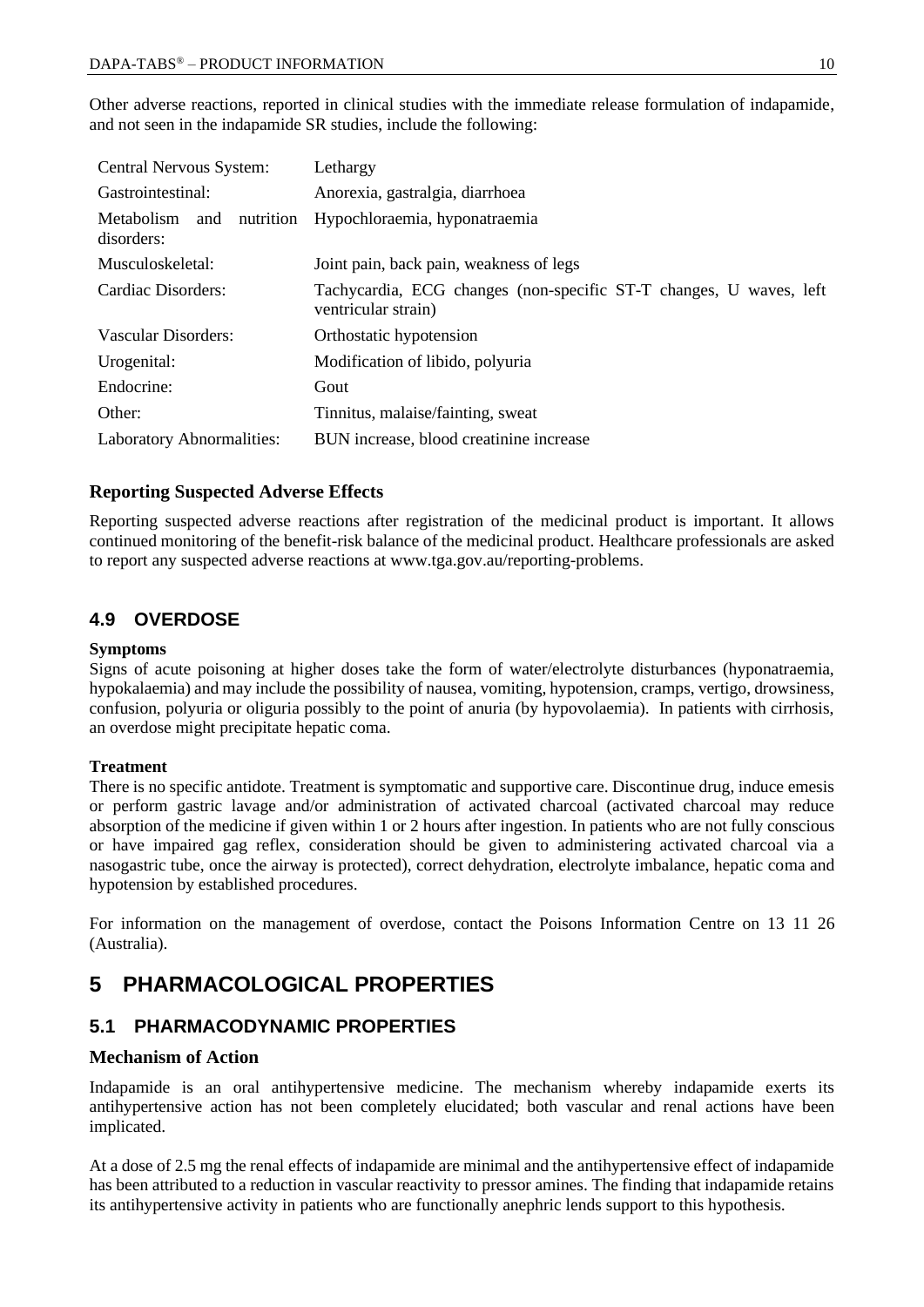The renal site of action of indapamide is the proximal segment of the distal tubule. Indapamide appears to have natriuretic properties (sodium and chloride being excreted in equivalent amounts) with less effect on kaliuresis or uric acid excretion. Only at doses greater than 2.5 mg/day is an appreciable increase in urinary volume observed in man. No significant changes in plasma sodium levels have been observed in clinical studies. Significant hypokalaemia (plasma potassium <3.2 mmol/L) has been reported in some 10% of patients.

Indapamide (2.5 mg daily) does not adversely affect serum triglycerides, LDL cholesterol, the LDL-HDL cholesterol ratio, or glucose tolerance.

Indapamide is a non-thiazide indole derivative of chlorosulfonamide.

## **Clinical Trials**

No data available.

## **5.2 PHARMACOKINETIC PROPERTIES**

#### **Absorption**

Possibly related to its high lipid solubility, absorption of indapamide from the gastrointestinal tract is rapid (within 0.5 to 1 hour after an oral dose) and complete. Bioavailability of the tablet formulation is 100% and is virtually unchanged with food or antacids.

### **Distribution**

Indapamide is widely distributed throughout the body, with extensive binding to specific sites. In blood, it is highly bound to red blood cells (80%) and, more specifically, to carbonic acid anhydrase (98%) without having any significant inhibiting activity on this enzyme.

In plasma, it is relatively highly bound to plasma proteins (79%). It is also taken up to a significant degree in the vascular compartment, the drug has a relatively low apparent volume of distribution (approximately 60 L) and 40% of the dose is located in the blood one hour after administration.

### **Metabolism and Excretion**

After a single dose of 2.5 mg, as well as after repeated administration of 2.5 mg daily for 15 days, plasma elimination half-life of unchanged indapamide is biphasic with half-lives of 14 and 25 hours indicating that once daily dosing is possible and that no change in kinetics occurs after repeated dosing. Both single and multiple dose data indicate that indapamide's kinetics are linear. Steady state plasma levels are reached within three to four days after starting treatment and the drug does not accumulate in hypertensive patients with various degrees of renal insufficiency.

Indapamide is extensively metabolised in the liver. Following radioactivity studies using <sup>14</sup>C, the main route of elimination is the urine, but only 5 to 7% of the dose is excreted into the urine as unchanged drug; 20 to 23% of total radioactivity is eliminated into the faeces. Renal clearance of indapamide (as unchanged drug) is approximately 5 mL/minute, representing less than 10% of systemic clearance.

The high lipid solubility of the indoline moiety confers to indapamide its highly localised binding to structures in the cardiovascular system.

## **5.3 PRECLINICAL SAFETY DATA**

### **Genotoxicity**

No data available

### **Carcinogenicity**

Carcinogenicity studies in mice and rats showed no evidence of tumourigenicity when indapamide was administered in the diet at levels up to 100 mg/kg/day.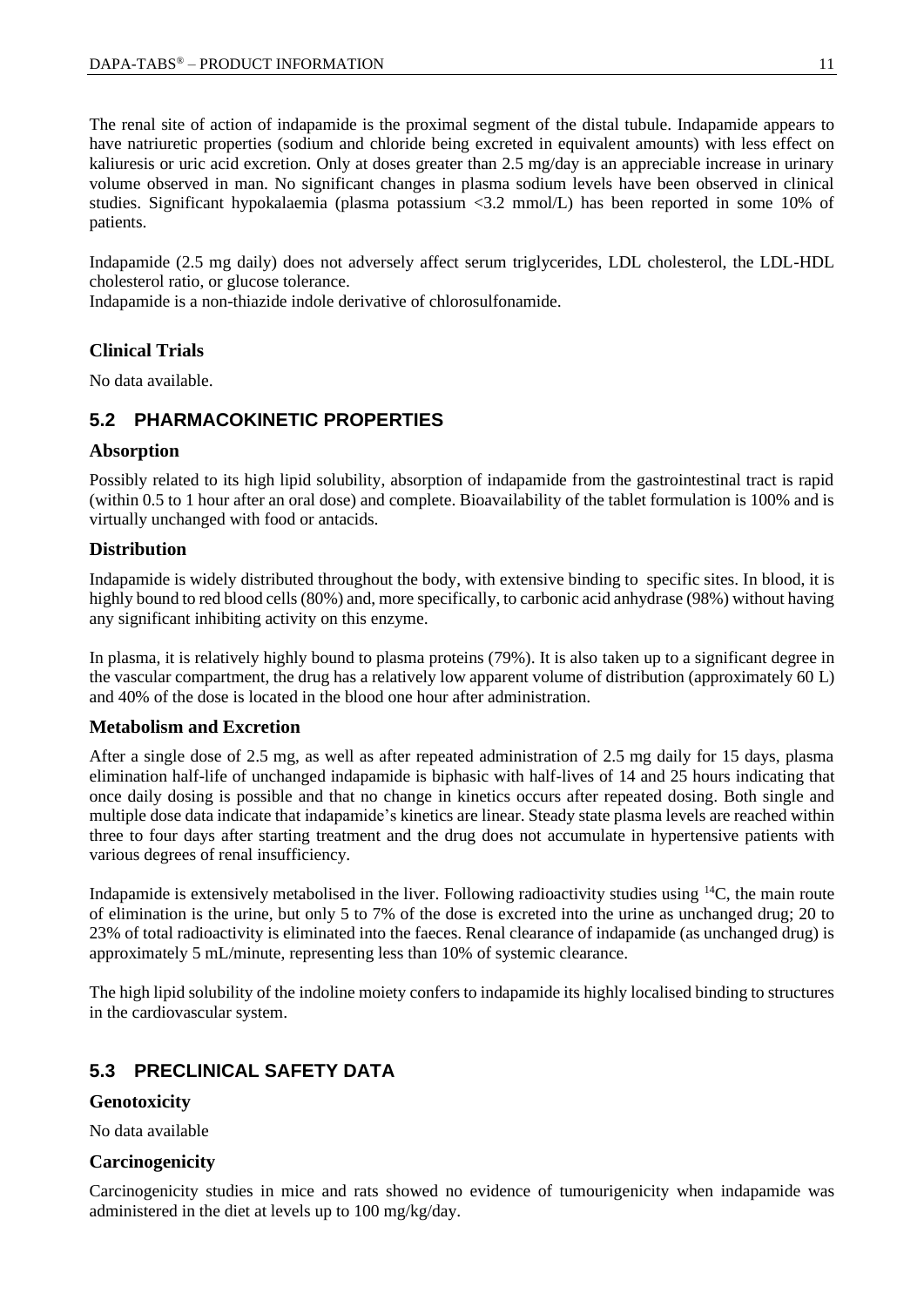## **Mutagenicity**

Indapamide was negative in mutagenicity tests in bacteria, and bone marrow micronucleus tests in mice. There was a decrease in weight gain of the F1 generation from rats treated orally at 2.5 mg/kg/day. Galactopoiesis was affected in the F1 generation from rats treated orally at 0.5 mg/kg/day and this led to increased mortality of the F2 generation during the first 48 hours of life. No embryo-foetal toxicity or teratogenic potential were seen in rats (up to 150 mg/kg/day) and in rabbits (up to 180 mg/kg/day).

# **6 PHARMACEUTICAL PARTICULARS**

## **6.1 LIST OF EXCIPIENTS**

- sodium starch glycollate
- magnesium stearate
- microcrystalline cellulose
- lactose
- croscarmellose sodium
- Opadry Pink OY-6953 (ARTG PI No. 3110)

## **6.2 INCOMPATIBILITIES**

Incompatibilities were either not assessed or not identified as part of the registration of this medicine. For further information, see Section 4.5 INTERACTIONS WITH OTHER MEDICINES AND OTHER FORMS OF INTERACTIONS.

## **6.3 SHELF LIFE**

In Australia, information on the shelf life can be found on the public summary of the Australian Register of Therapeutic Goods (ARTG). The expiry date can be found on the packaging.

## **6.4 SPECIAL PRECAUTIONS FOR STORAGE**

Store below 30°C.

## **6.5 NATURE AND CONTENTS OF CONTAINER**

DAPA-TABS: PVC/PVDC/Al blister packs of 30, 60 or 90 tablets

Some pack sizes may not be marketed.

## **Australian Register of Therapeutic Goods (ARTG)**

AUST R 62367 – DAPA-TABS indapamide hemihydrate 2.5 mg tablet blister pack

## **6.6 SPECIAL PRECAUTIONS FOR DISPOSAL**

In Australia, any unused medicine or waste material should be disposed of by taking it to your local pharmacy.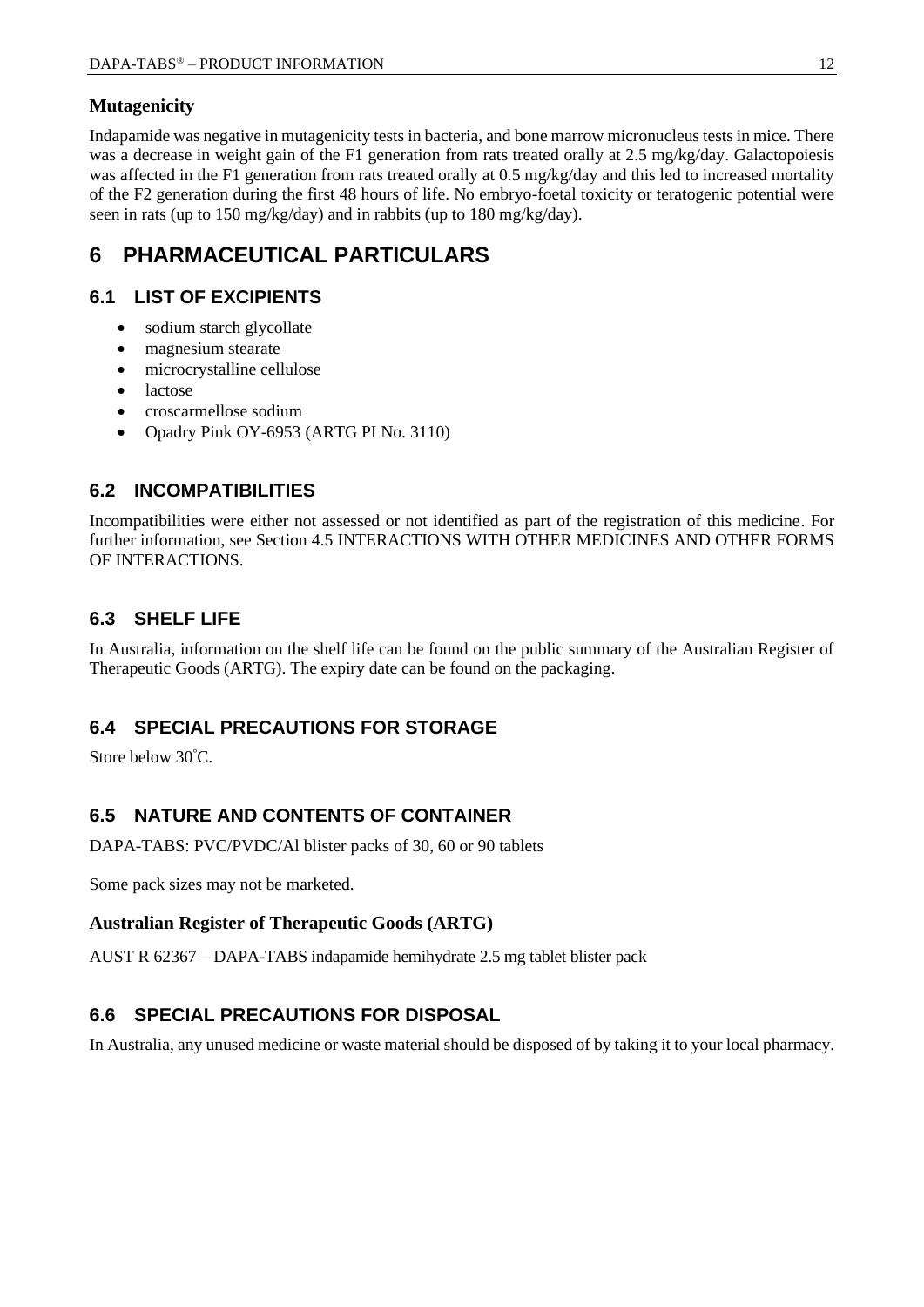## **6.7 PHYSICOCHEMICAL PROPERTIES**

| <b>Chemical Structure</b> |                |                                                                                            |
|---------------------------|----------------|--------------------------------------------------------------------------------------------|
| Structural formula        | $\ddots$       | $CH_3$                                                                                     |
|                           |                | $H_2N-S$<br>and enantiomer<br>$\cdot$ %H <sub>2</sub> O                                    |
| Chemical name             | $\ddot{\cdot}$ | 4-chloro-N-[(2RS)-2-methyl-2,3-dihydro-1H-indol-1-yl]-3-sulfamoylbenzamide<br>hemihydrate  |
| Molecular formula         |                | : $C_{16}H_{16}C1N_3O_3S$ , $\frac{1}{2}H_2O$<br>Molecular weight<br>374.85<br>$\sim 10^6$ |

Indapamide is a white crystalline lipophilic powder, soluble in methanol, ethanol, acetic acid and ethyl acetate, very slightly soluble in ether, chloroform and benzene and practically insoluble in water.

Melting point is approximately 185°C.

## **CAS Number**

26807-65-8

## **7 MEDICINE SCHEDULE (POISONS STANDARD)**

S4 (Prescription Only Medicine)

## **8 SPONSOR**

## **Alphapharm Pty Ltd trading as Viatris**

Level 1, 30 The Bond 30 – 34 Hickson Road Millers Point NSW 2000 [www.viatris.com.au](http://www.viatris.com.au/) Phone: 1800 274 276

## **9 DATE OF FIRST APPROVAL**

21/11/1997

## **10 DATE OF REVISION**

04/05/2022

## **Summary Table of Changes**

| Section Changed   Summary of New Information |
|----------------------------------------------|
|----------------------------------------------|